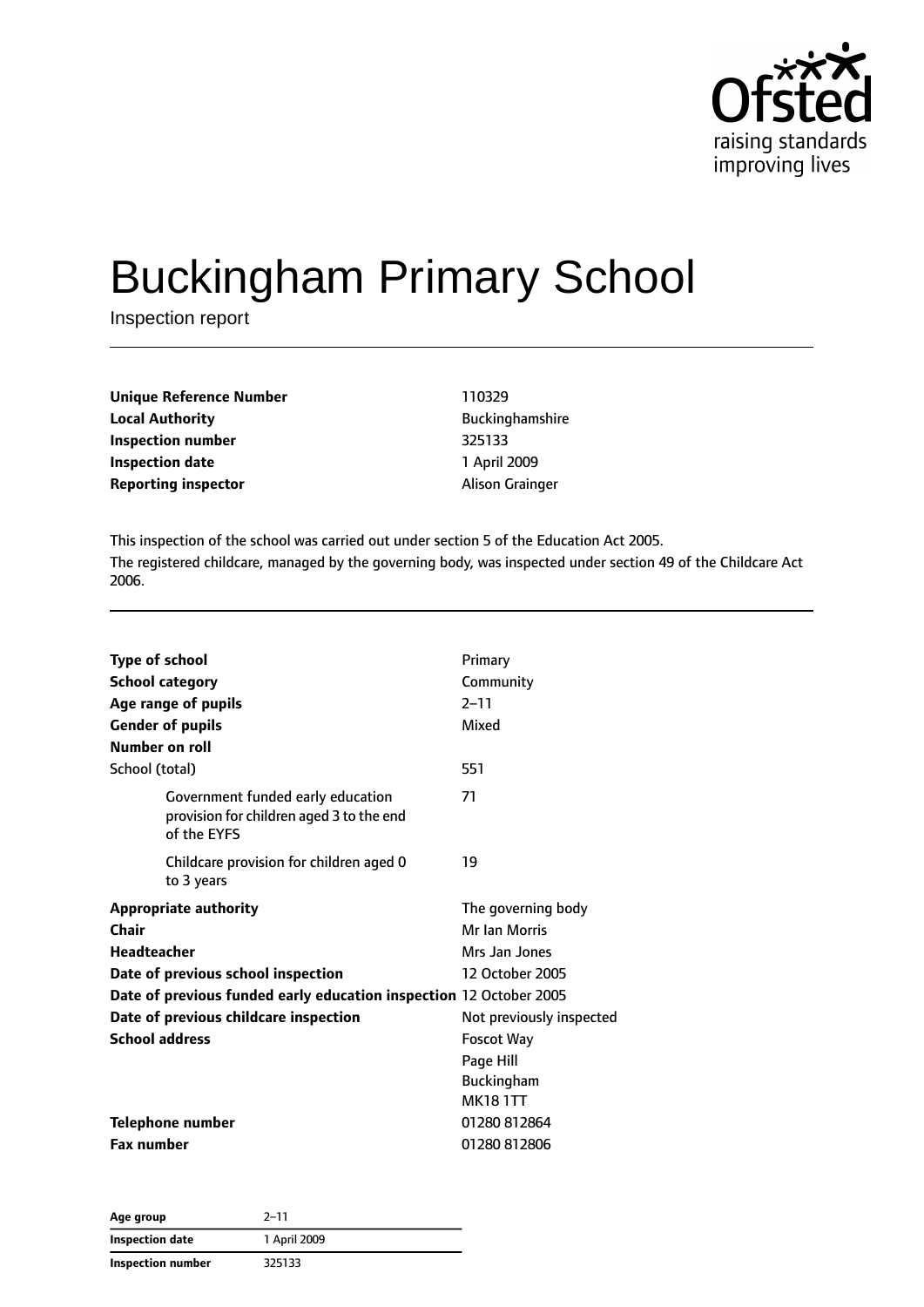.

<sup>©</sup> Crown copyright 2009

Website: www.ofsted.gov.uk

This document may be reproduced in whole or in part for non-commercial educational purposes, provided that the information quoted is reproduced without adaptation and the source and date of publication are stated.

Further copies of this report are obtainable from the school. Under the Education Act 2005, the school must provide a copy of this report free of charge to certain categories of people. A charge not exceeding the full cost of reproduction may be made for any other copies supplied.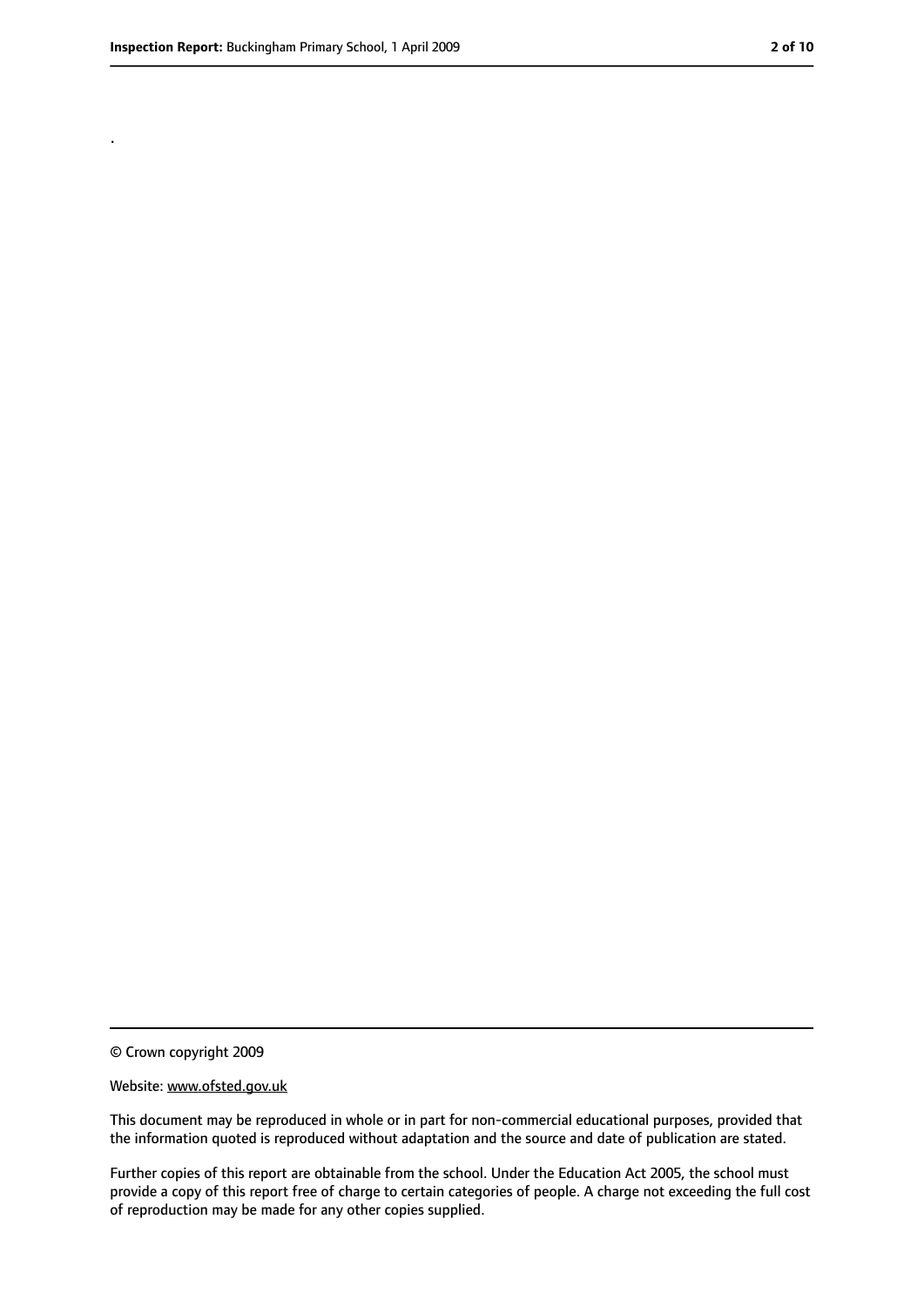# **Introduction**

The inspection was carried out by two Additional Inspectors. Inspectors evaluated the overall effectiveness of the school and investigated the following issues:

- the quality of the start given to children in the Early Years Foundation Stage
- how well the school promotes achievement in writing and mathematics
- pupils' personal development and well-being
- the impact on pupils' progress of leaders and managers at all levels.

Evidence was gathered from: the school's data on pupils' progress; visits to lessons and scrutiny of pupils' work; observation of an assembly; discussions with staff, governors, parents and pupils; and analysis of responses to the parents' questionnaire. Other aspects of the school's work were not investigated in detail but inspectors found no evidence to suggest that the school's own assessments of these areas, as given in its self-evaluation, were not justified, and these have been included where appropriate in this report.

### **Description of the school**

Most pupils in this large primary school are of White British heritage and speak English as their first language. The proportion of pupils who have learning difficulties and/or disabilities is a little below average. These difficulties cover a wide range and include speech, language and communication difficulties, physical disabilities and moderate learning difficulties. In Year 3, pupils who have attended a separate infant school join this school. Formerly, several other infant and first schools fed into the school and some of the pupils in the older year groups are from these schools.

The school's Early Years Foundation Stage provision includes a Nursery for children from the age of two years. Two-year-olds are privately funded. When children reach their third birthday, they have funded sessions which many parents supplement by buying additional sessions. Children move into the school's Reception-age provision at the start of the school year in which they are five years old and almost all attend full-time. The school also offers care before and after school in term times and full day care during school holidays. Childcare is provided for 51 weeks of each year.

#### **Key for inspection grades**

- Grade 1 **Outstanding**
- Grade 2 Good
- Grade 3 Satisfactory
- Grade 4 Inadequate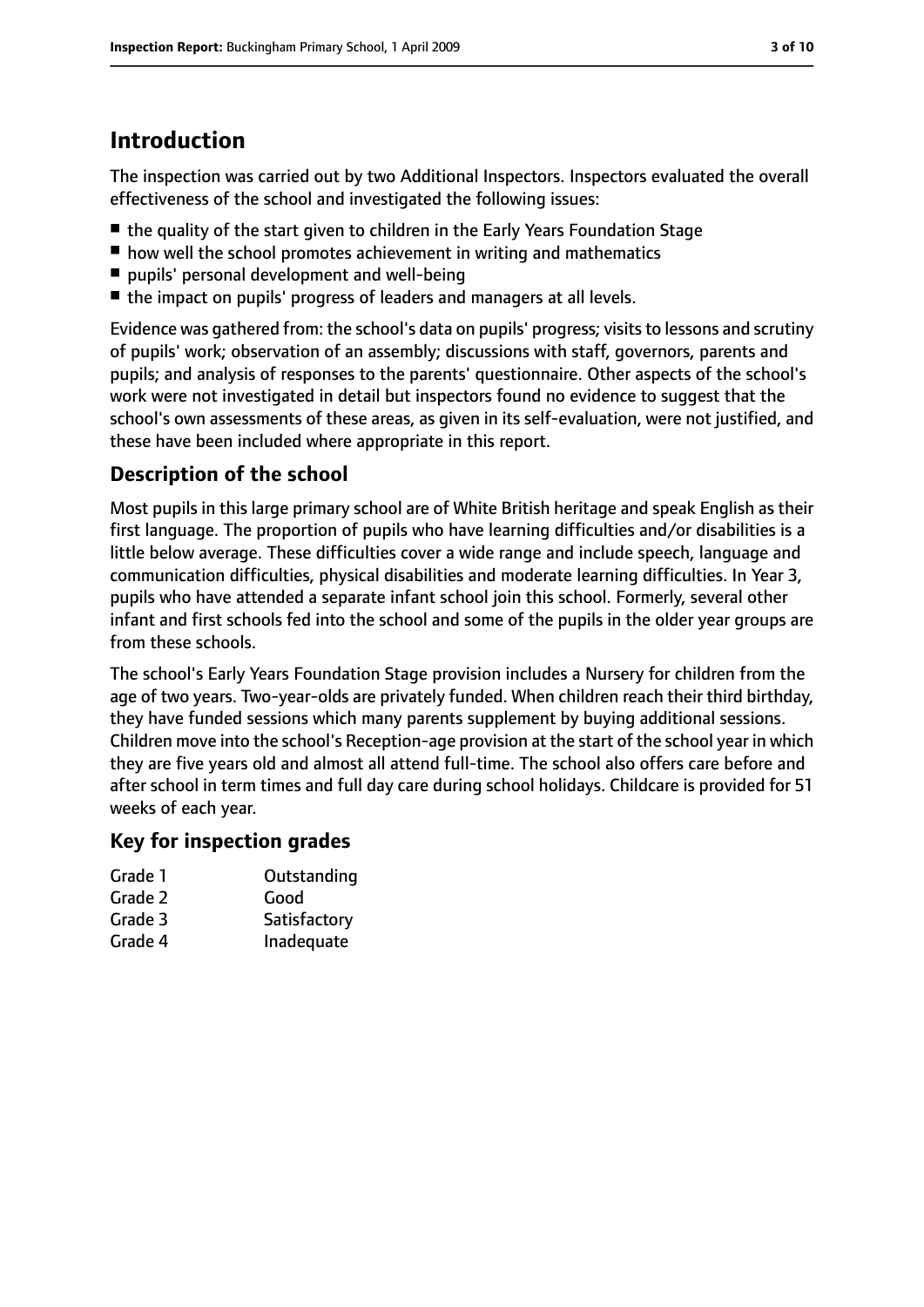# **Overall effectiveness of the school**

#### **Grade: 2**

This is a good school. Some aspects of its work are outstanding. Particularly notable are the excellent curriculum, care, guidance and support and their impact on pupils' personal development and well-being. These strengths in provision contribute hugely to pupils' tremendous enjoyment of school. It is no wonder that the attendance rate is above average. Parents are very pleased with the school. Many told inspectors that they are delighted with the extremely broad and stimulating range of opportunities available to their children. As one observed, reflecting the views of many, 'I continue to be amazed by what the school has to offer and the wonderful scope of new learning opportunities and activities.'

Pupils' achievement is good. From starting points that are collectively a little above the level expected for their age, pupils make good progress. By the end of Year 6, standards are consistently well above average in English, mathematics and science. Within the picture of pupils' good progress overall, there issome variation. The school isfocusing on raising standards further by taking effective action to improve the progress of groups of pupils who have done relatively less well than others. There are some pupils who make exceptional gains, but there are also some who move on relatively less well. This is indicated, for example, in pupil performance being less good in mathematics than in reading and writing at the end of Year 2. Between the start of Year 3 and the end of Year 6, not all pupils with previously low attainment in mathematics catch up as well as they should.

The school has reorganised how it supports low-attaining pupils and those who have learning difficulties. These changes are helping to accelerate pupils' progress in both English and mathematics. There has been successful intervention this year to speed up the progress in writing of the more able pupils and boys. Approaches to this have been particularly innovative, including opportunities for pupils to tell stories through digital film-making. Pupils' achievements in this project were recognised at an awards ceremony and pupils describe this experience as 'amazing'. The school is continually seeking ways of providing meaningful contexts for writing. As a result, the promotion of writing across the curriculum is good.

Teaching has a good influence on pupils' progress. Across the school, lessons are well organised and teachers tell pupils clearly the purpose of the lesson and each activity. Expectations of pupils are usually very high. However, some parts of lessons, particularly when the class is taught all together, do not focus strongly enough on the next steps different groups need to take in their learning. On occasions, this results in pupils not being fully engaged and attentive. Although teachers are very conscientious in marking pupils' work, there is some inconsistency in the quality of feedback that teachers provide for pupils. Some feedback is of very high quality, guiding pupils to make fast progress, for example in Year 6 in writing, but not all marking is good.

The many and diverse range of activities that make up the curriculum help pupils to develop into sensible and pleasant young people, equipping them very well for their future lives. Pupils learn to work very effectively in teams and to solve problems together through the performing arts and sports. High-quality provision for information and communication technology ensures that pupils become confident and competent in this area. Many visitors, clubs, themed days and weeks, and visits, including opportunities for residential experiences, broaden pupils' knowledge and understanding of the world.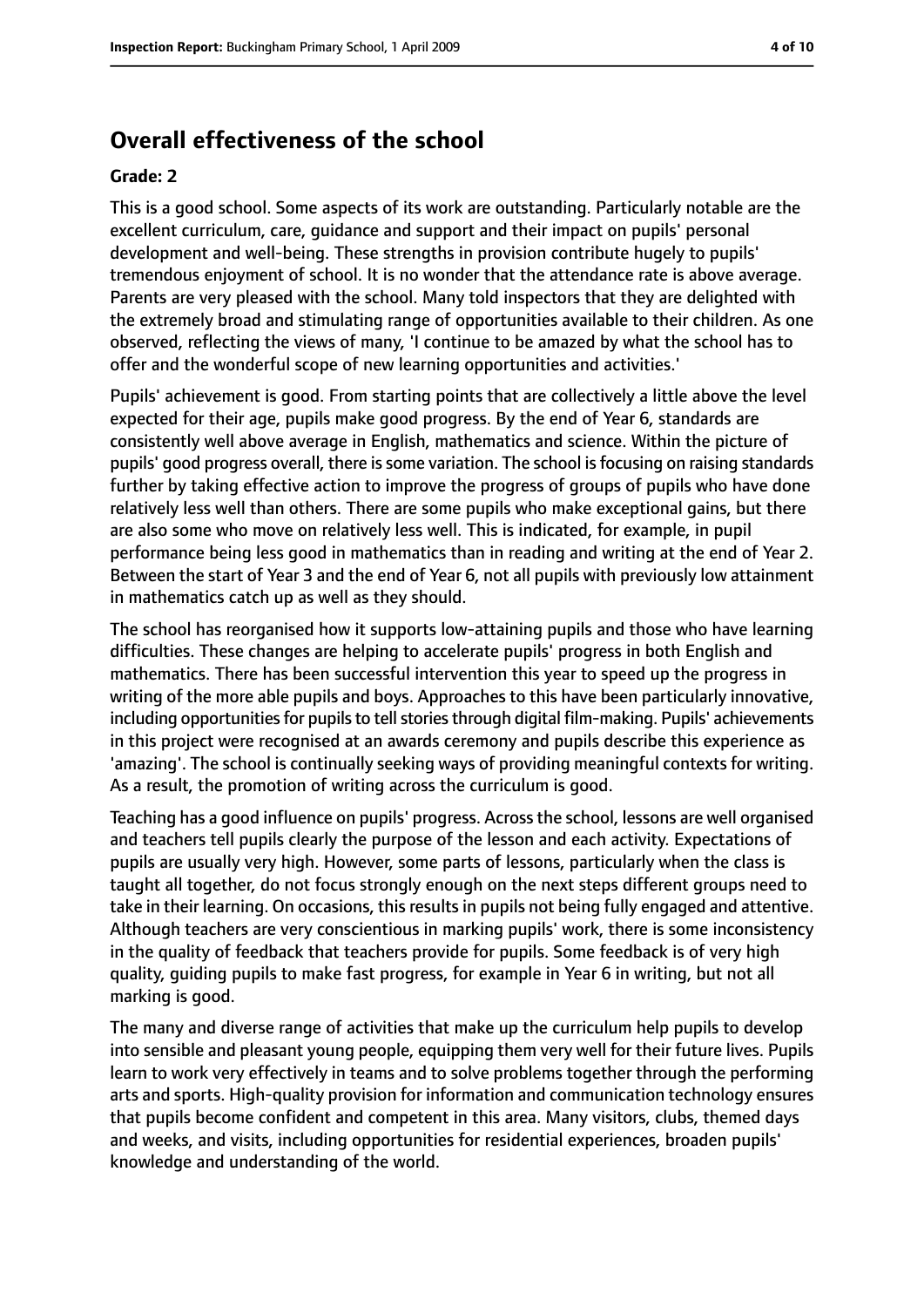As a result of the significant emphasis the school gives to the development of healthy lifestyles, pupils have a very well-developed understanding of the importance of a good diet. Many opportunities are provided in lessons and outside the school day for pupils to take part in regular exercise and their participation rates are high. Pupils not only feel very safe at school because of the very high-quality pastoral care, but they also know how to stay safe both in school and outside. Arrangements for safeguarding pupils are very thorough. An extremely high priority is given to pupils' welfare in school and in the childcare provision. Pupils who have transferred to this school from other schools comment on the very warm welcome provided by pupils and staff. The school works extremely closely with outside agencies to support pupils, including those who have learning difficulties and/or disabilities.

Pupils contribute a great deal to the school. They undertake responsibilities diligently, such as those of school councillors, and older pupils support younger ones extremely well. Pupils are aware of the needs of those less fortunate than themselves and do a huge amount to raise funds for charities. Behaviour is excellent in lessons and around the school, contributing much to the school's calm and purposeful atmosphere. Relationships among pupils and between pupils and adults are very good. Pupils know that their views matter to the school. Pupils respect and value diversity. The school promotes community cohesion well. It works very closely with families to meet their needs. This is evident, for example, in family learning opportunities launched this term, in the flexibility of the childcare provision, and the various options available to parents regarding children's Nursery attendance. Parents are very strongly involved in the school.

The school is well led and managed. Many parents comment very positively on the commitment and hard work of the headteacher and staff. There are exceptionally good aspects of leadership and management, as seen in the school's pioneering development of the curriculum and the maintenance of highly effective care for pupils. Self-evaluation is largely accurate. However, there is not rigorous enough analysis of how well the school meets the needs of all groups of pupils in all classes. This means that not all aspects of provision needing improvement are picked up quickly. For example, there are variations in the quality of teaching and in the effectiveness with which high standards in mathematics are promoted in all years and for all groups of pupils. Even so, the school's many strengths, together with the strong teamwork of staff and governors, show that there is good capacity for improvement.

#### **Effectiveness of the Early Years Foundation Stage**

#### **Grade: 2**

Children get off to a good start in the Early Years Foundation Stage. The two-year-olds are extremely well cared for. Adults continually support, motivate and stimulate them. As a result, children's understanding and use of language, awareness of the world around them, and physical skills all develop at a rapid pace. Exceptional care is maintained throughout the Nursery and Reception provision. Children are settled, happy and confident. They know exactly what is expected of them and understand the routines very well. Behaviour is of a very high standard. Reception children work and play together very well. By the end of Reception, children have made excellent progress in their personal development.

Children aged three to five make good progressin their learning. Some individual children make excellent progress in particular aspects of their work in Reception, such as in their writing. In the present Reception Year, almost all children are on course to reach the level expected for their age acrossthe areas of learning and a good proportion are on track to exceed the expected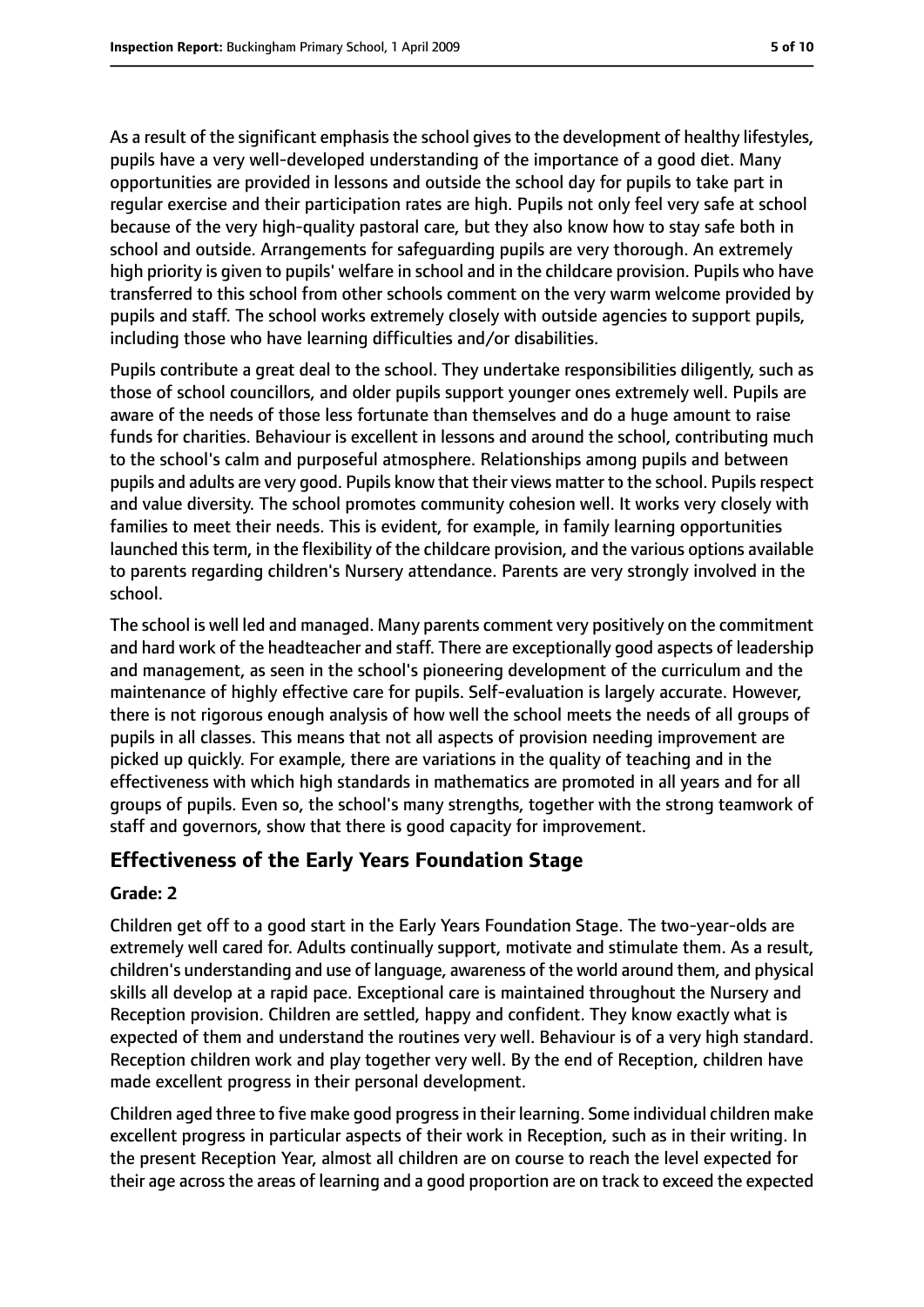levels. Children do well because teaching and the curriculum are good. Particularly good use is made of the outdoor area.

Leadership and management of the Early Years Foundation Stage are good. There are effective systems for ongoing checking of children's progress. Staff recognise, however, that they do not currently have sufficiently accurate assessment information regarding children's attainment at key points, such as on entry to Reception. Significant development of the provision, particularly the curriculum, has taken place this school year, both in the Nursery and in Reception, and standards now are higher than in recent years.

#### **What the school should do to improve further**

- Ensure that all teaching, including feedback to pupils through marking, focuses strongly on next steps in learning and engages pupils fully.
- More rigorously analyse how well the needs of all groups of pupils are met in each class in order to identify aspects of provision requiring improvement.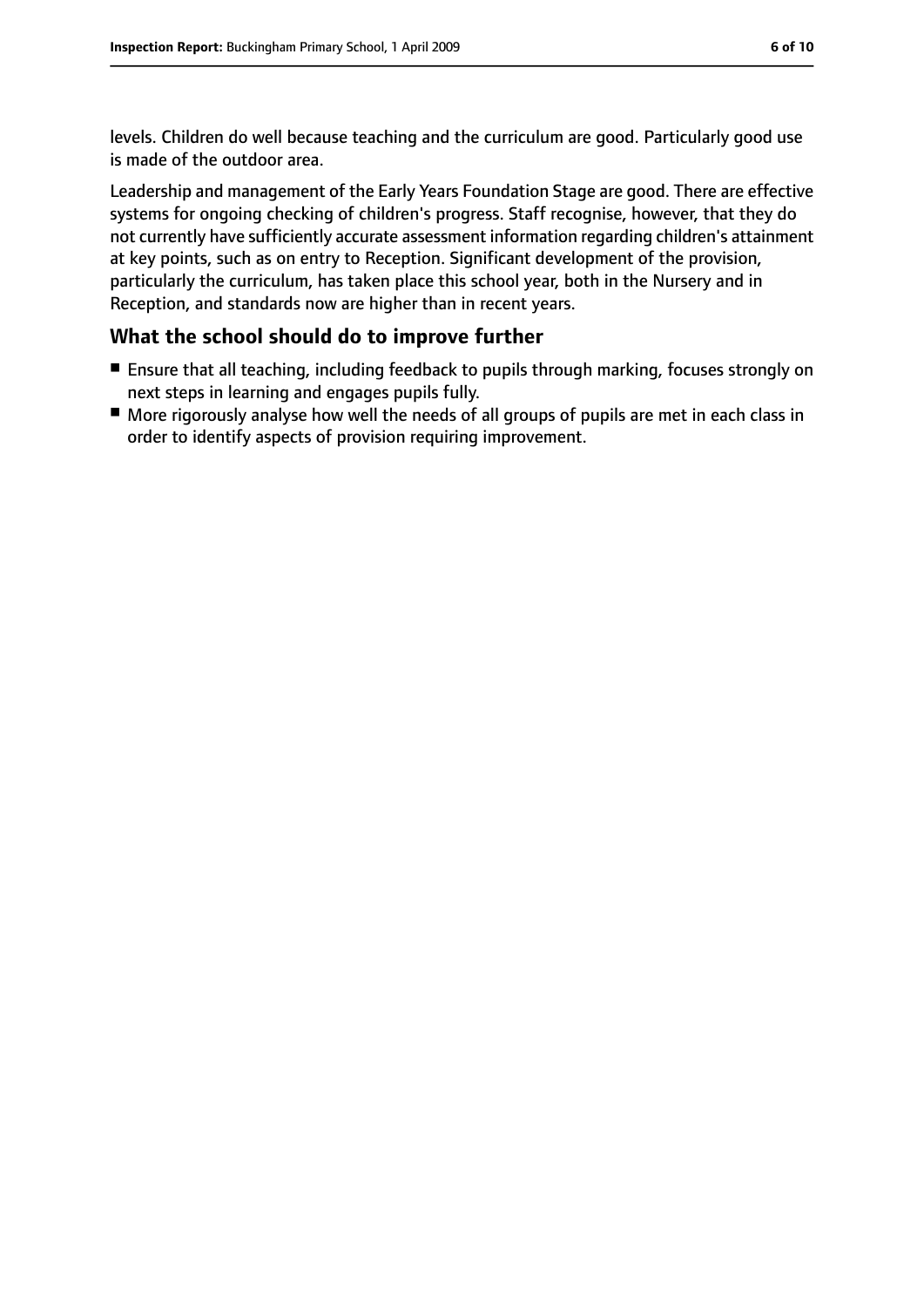**Any complaints about the inspection or the report should be made following the procedures set out in the guidance 'Complaints about school inspection', which is available from Ofsted's website: www.ofsted.gov.uk.**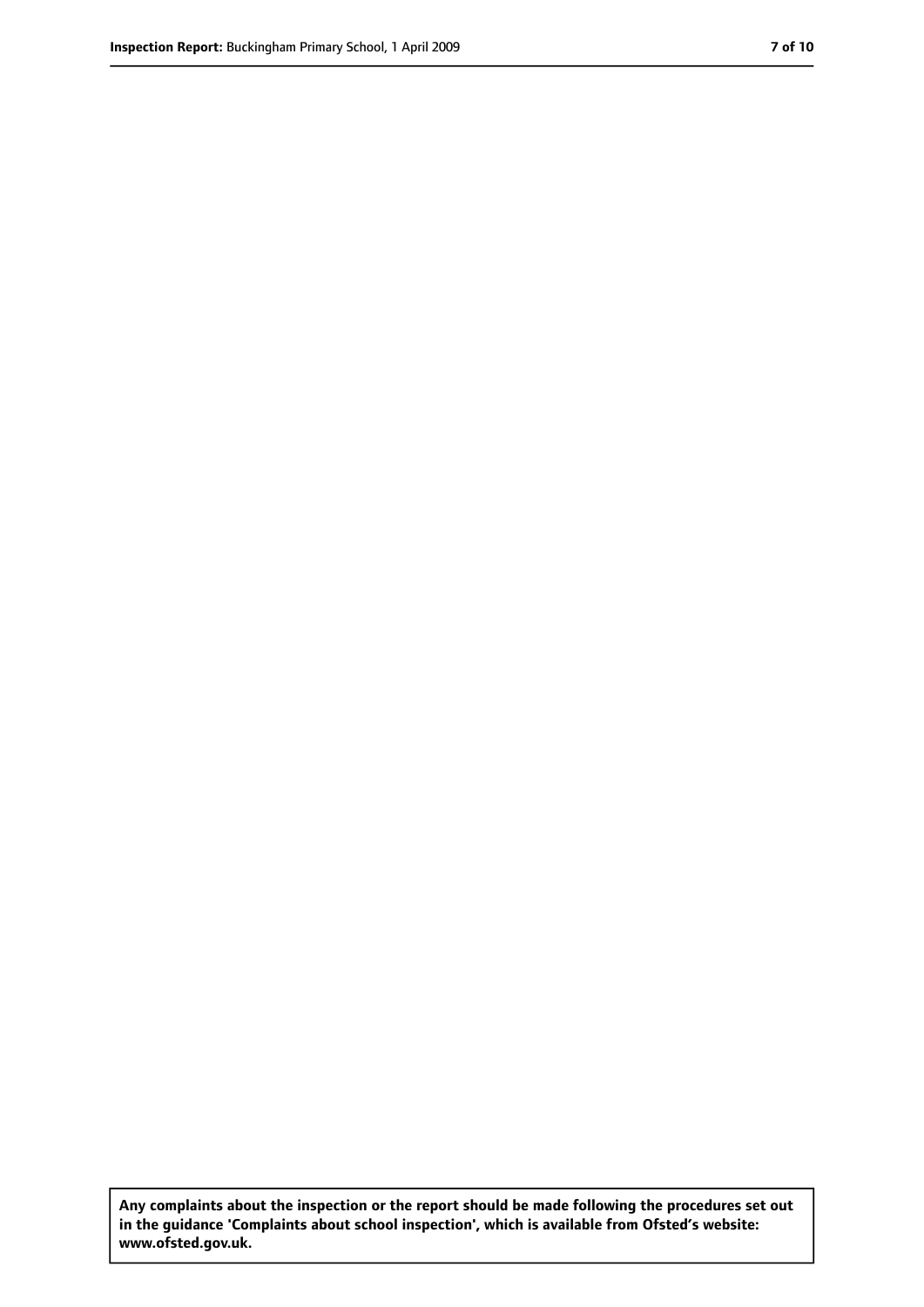# **Inspection judgements**

| \ Key to judgements: grade 1 is outstanding, grade 2 good, grade 3 satisfactory, and | <b>School</b>  |
|--------------------------------------------------------------------------------------|----------------|
| arade 4 inadequate                                                                   | <b>Overall</b> |

#### **Overall effectiveness**

| How effective, efficient and inclusive is the provision of<br>education, integrated care and any extended services in meeting the<br>needs of learners? |     |
|---------------------------------------------------------------------------------------------------------------------------------------------------------|-----|
| Effective steps have been taken to promote improvement since the last<br>inspection                                                                     | Yes |
| How well does the school work in partnership with others to promote learners'<br>well being?                                                            |     |
| The capacity to make any necessary improvements                                                                                                         |     |

# **Effectiveness of the Early Years Foundation Stage**

| How effective is the provision in meeting the needs of children in the<br>l EYFS?              |  |
|------------------------------------------------------------------------------------------------|--|
| How well do children in the EYFS achieve?                                                      |  |
| How good are the overall personal development and well-being of the children<br>I in the EYFS? |  |
| How effectively are children in the EYFS helped to learn and develop?                          |  |
| How effectively is the welfare of children in the EYFS promoted?                               |  |
| How effectively is provision in the EYFS led and managed?                                      |  |

#### **Achievement and standards**

| How well do learners achieve?                                                  |  |
|--------------------------------------------------------------------------------|--|
| The standards <sup>1</sup> reached by learners                                 |  |
| How well learners make progress, taking account of any significant variations  |  |
| between groups of learners                                                     |  |
| How well learners with learning difficulties and/or disabilities make progress |  |

#### **Annex A**

<sup>&</sup>lt;sup>1</sup>Grade 1 - Exceptionally and consistently high; Grade 2 - Generally above average with none significantly below average; Grade 3 - Broadly average to below average; Grade 4 - Exceptionally low.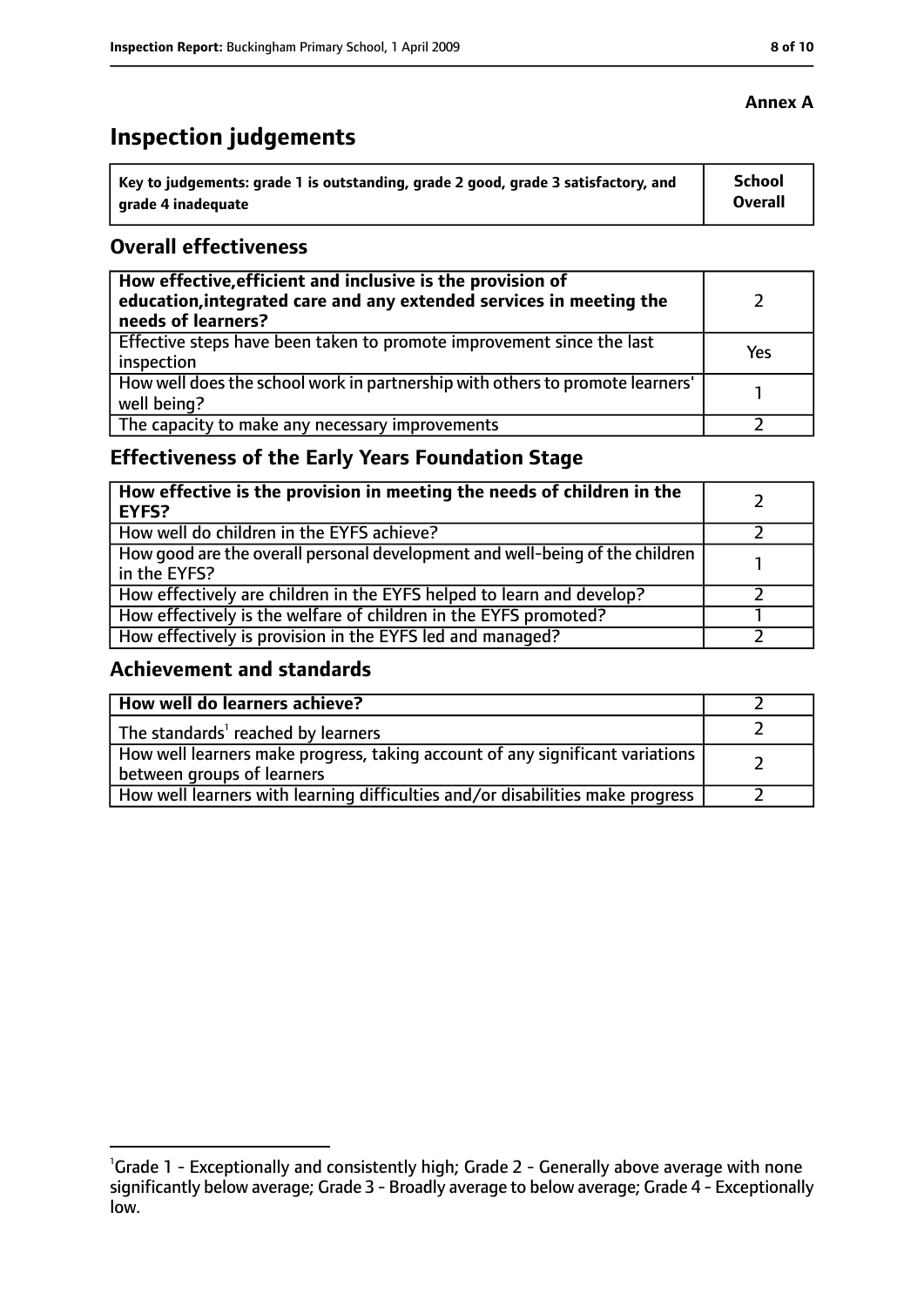# **Personal development and well-being**

| How good are the overall personal development and well-being of the<br>learners?                                 |  |
|------------------------------------------------------------------------------------------------------------------|--|
| The extent of learners' spiritual, moral, social and cultural development                                        |  |
| The extent to which learners adopt healthy lifestyles                                                            |  |
| The extent to which learners adopt safe practices                                                                |  |
| The extent to which learners enjoy their education                                                               |  |
| The attendance of learners                                                                                       |  |
| The behaviour of learners                                                                                        |  |
| The extent to which learners make a positive contribution to the community                                       |  |
| How well learners develop workplace and other skills that will contribute to<br>their future economic well-being |  |

# **The quality of provision**

| How effective are teaching and learning in meeting the full range of<br>learners' needs?              |  |
|-------------------------------------------------------------------------------------------------------|--|
| How well do the curriculum and other activities meet the range of needs and<br>interests of learners? |  |
| How well are learners cared for, quided and supported?                                                |  |

# **Leadership and management**

| How effective are leadership and management in raising achievement<br>and supporting all learners?                                              |     |
|-------------------------------------------------------------------------------------------------------------------------------------------------|-----|
| How effectively leaders and managers at all levels set clear direction leading<br>to improvement and promote high quality of care and education |     |
| How effectively leaders and managers use challenging targets to raise standards                                                                 |     |
| The effectiveness of the school's self-evaluation                                                                                               |     |
| How well equality of opportunity is promoted and discrimination eliminated                                                                      |     |
| How well does the school contribute to community cohesion?                                                                                      |     |
| How effectively and efficiently resources, including staff, are deployed to<br>achieve value for money                                          |     |
| The extent to which governors and other supervisory boards discharge their<br>responsibilities                                                  |     |
| Do procedures for safeguarding learners meet current government<br>requirements?                                                                | Yes |
| Does this school require special measures?                                                                                                      | No  |
| Does this school require a notice to improve?                                                                                                   | No  |